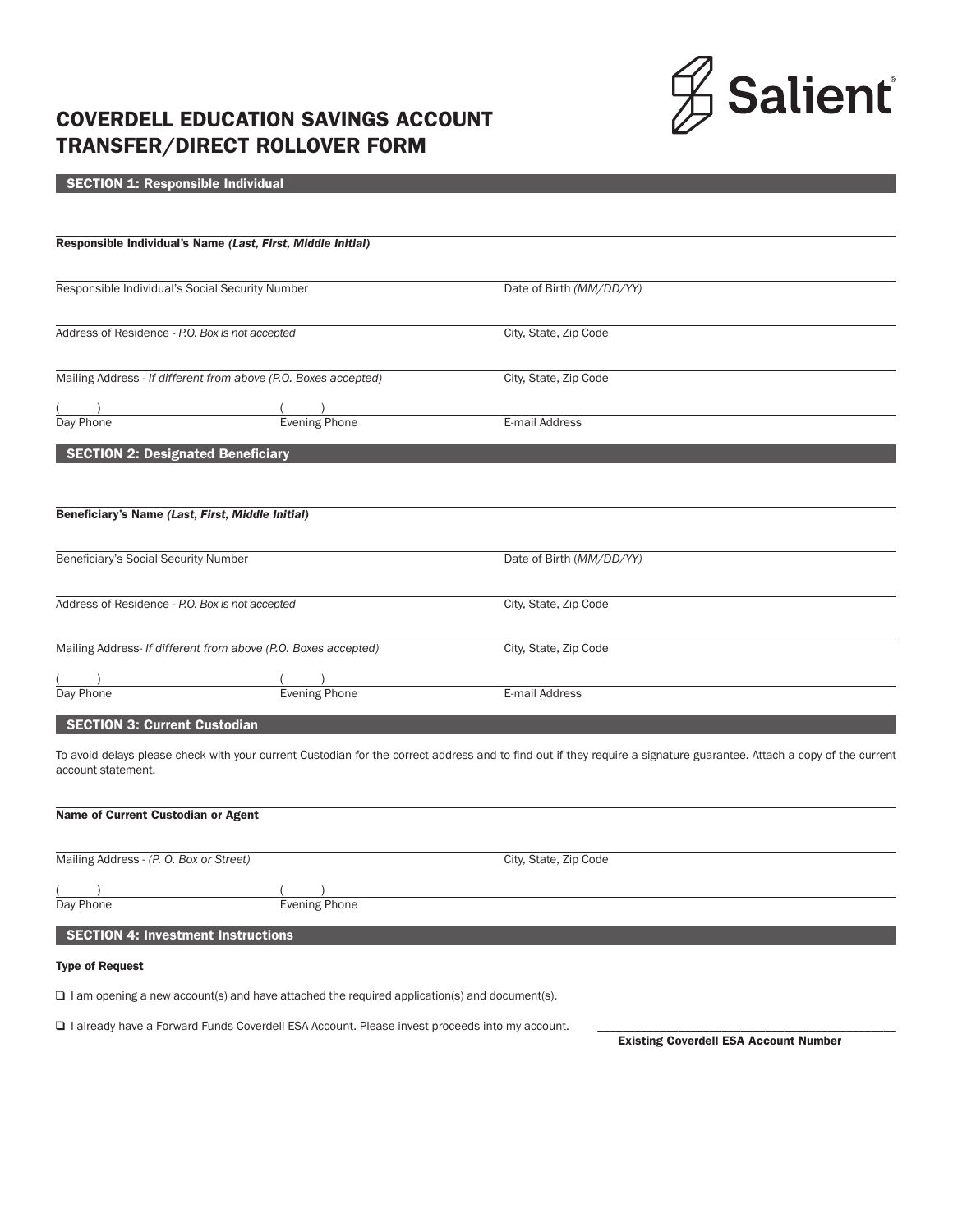#### SECTION 4: Investment Instructions (continued)

Use the investment instruction below to identify the amounts for this deposit; otherwise the investment instructions on your original application will be used.

| <b>Fund Name</b>                                                                                               | <b>Share Class</b>      | <b>Ticker</b>         | <b>Amount</b>         | or                        | %<br>Percent |   |
|----------------------------------------------------------------------------------------------------------------|-------------------------|-----------------------|-----------------------|---------------------------|--------------|---|
|                                                                                                                |                         | \$                    |                       |                           | %            |   |
|                                                                                                                |                         | \$                    |                       |                           | %            |   |
|                                                                                                                |                         | \$                    |                       |                           | %            |   |
|                                                                                                                |                         | \$                    |                       |                           | %            |   |
| <b>Total</b>                                                                                                   |                         | \$                    |                       |                           | %<br>100     |   |
| <b>SECTION 5: Transfer Instructions</b>                                                                        |                         |                       |                       |                           |              |   |
| The following investment(s) will be transferred to BOKF, NA. as Custodian for the Forward Funds Coverdell ESA. |                         |                       |                       |                           |              |   |
| For Certificates of Deposit, redeem:                                                                           | $\Box$ Immediately      | At Maturity Date      |                       |                           |              |   |
| Investment #1                                                                                                  |                         |                       |                       |                           |              |   |
| Fund Name/Type of Investment                                                                                   |                         |                       | <b>Account Number</b> |                           |              |   |
| $\Box$ Liquidate                                                                                               | $\Box$ Transfer in Kind | <b>Entire Account</b> |                       | $\Box$ Partial Account \$ | or           | % |
| Investment #2                                                                                                  |                         |                       |                       |                           |              |   |
| Fund Name/Type of Investment                                                                                   |                         |                       | <b>Account Number</b> |                           |              |   |
| $\Box$ Liquidate                                                                                               | $\Box$ Transfer in Kind | <b>Entire Account</b> |                       | □ Partial Account \$      | or           | % |
| SECTION 6: Instructions to the Responsible Individual                                                          |                         |                       |                       |                           |              |   |

#### Please Read Carefully

This form will be used by the Forward Funds to initiate a transfer of assets to your Coverdell ESA at the Forward Funds. Please remember that a TRANSFER OF ASSETS can only occur between the SAME types of accounts (for example Coverdell to Coverdell). For certificates of deposit, please indicate if you wish to have the funds transferred immediately, which may incur a redemption penalty if they have not matured, or at maturity. We cannot accept requests to transfer assets from certificates more than 60 days prior to their maturity. When completed, please return the signed form, a copy of your current account statement, and the appropriate new account application for your Coverdell ESA (if required) to:

| <b>Overnight Address</b>  |
|---------------------------|
| <b>Forward Funds</b>      |
| 1290 Broadway, Suite 1000 |
| Denver, CO 80203          |
|                           |

### SECTION 7: Instructions to Resigning Custodian/Transfer Agent

Please liquidate the Participant's account(s) as specified in Section 5 of this application. Issue a check payable as indicated below and mail along with any other instructions to:

| <b>Mailing Address</b> | <b>Overnight Address</b>  |
|------------------------|---------------------------|
| <b>Forward Funds</b>   | <b>Forward Funds</b>      |
| P.O. Box 1345          | 1290 Broadway, Suite 1000 |
| Denver, CO 80201       | Denver, CO 80203          |
|                        |                           |

#### SECTION 8: Signatures

I authorize the transfer of assets as noted above to my Forward Funds Coverdell ESA and BOKF, NA to process this request on my behalf. I understand, as the Responsible Individual, it is my responsibility to assure the prompt transfer of assets by the current Custodian. I have read and understand all information in the instructions and hereby provide the applicable direct rollover certification.

Signature of Responsible Individual Date *(MM/DD/YY)* Date *(MM/DD/YY)*